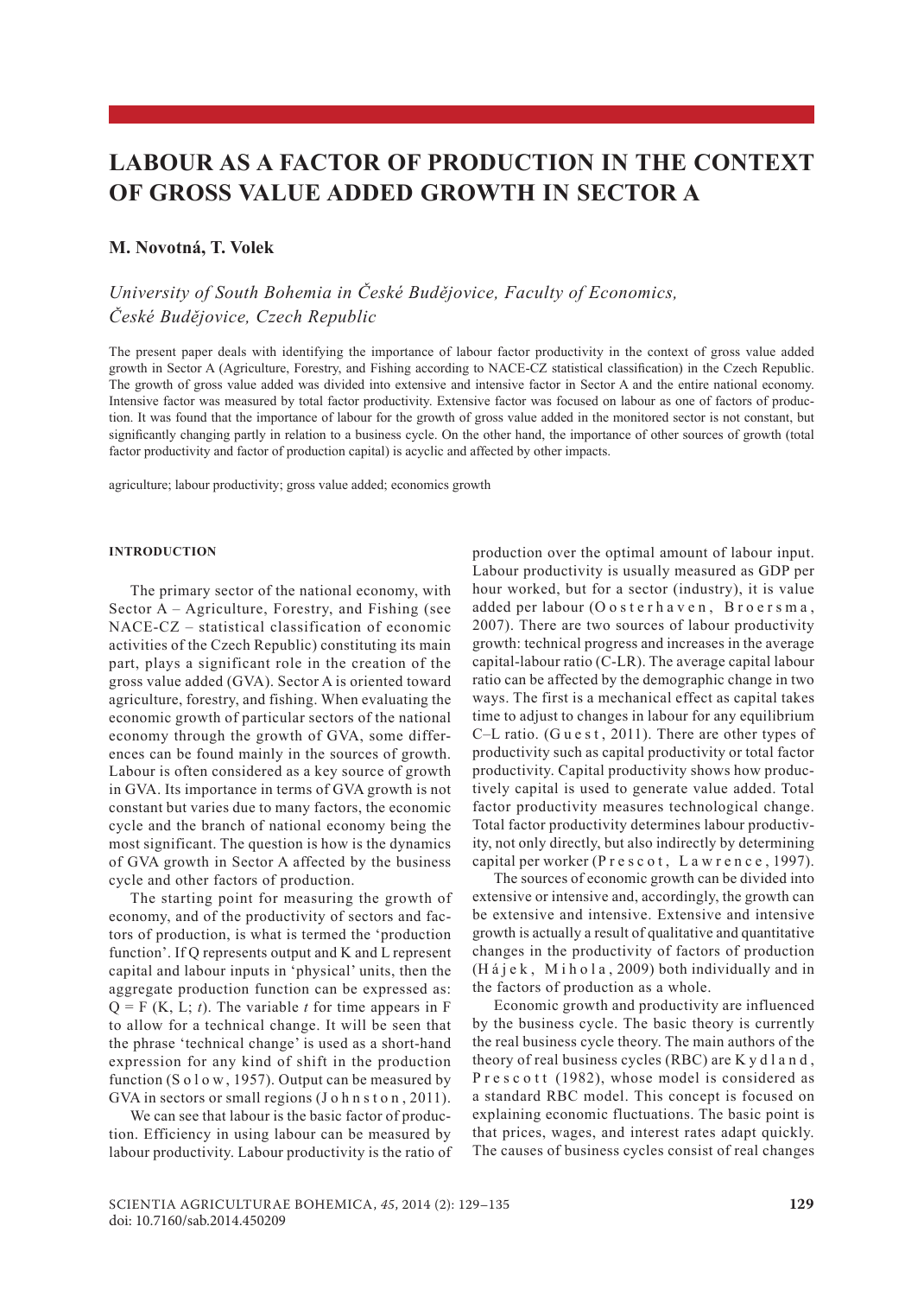– real shocks. An important general characteristic of business cycles appears to be the tendency of outputs in different sectors to move together. This hypothesis was confirmed by Long, Plosser (1987) stating that some sectors display less coherence than other sectors. On the other hand, B h a t t a c h a r j e e et al. (2009) showed that development of productivity in business cycles displayed substantial variation in different sectors. Investment and investment-specific technology play a significant role in the change of productivity in business cycles (I r e l a n d , S c h u h , 2008).

#### **Material and MethodS**

The main aim of this paper was to assess the labour as factors of production through various ratio indicators (indicators levels and their dynamics) in Sector A within the classification NACE-CZ and within the entire national economy of the Czech Republic (CR). Another objective was to determine the significance of the influence of the volume change of factors of production with the focus on the labour (an extensive factor of growth) and the meaning of the influence of the production factors' effectiveness measured by the TFP (intensive factor of growth) on the relative change in GVA in Sector A (NACE-CZ) and the entire national economy.

 Data were collected from the national accounts published by the Czech Statistical Office within the period 1996–2011, i.e. an interval of 16 years. The selected indicators were: labour productivity – LP (i.e. gross value added/hours worked (G u t i e r r e z , 2000), the capital-labour ratio  $-C-LR$  (i.e. gross fixed capital formation/employment rate (full-time jobs)), nominal unit labour costs – NULC (i.e. employees compensation at current prices/gross value added). Indicators mentioned above (excluding employees' compensation) were measured as real indicators, i.e. at comparable prices in 2005. The same methodical approach was used by J í l e k , M o r a v c o v á (2007) or Eurostat. Total factor productivity ( $TFP = 0$ ) can be calculated as follows:

$$
\frac{A_t}{A_{t-1}} = \frac{Y_t}{Y_{t-1}} \left(\frac{C_t}{C_{t-1}}\right)^{-\alpha_{C_t}} \left(\frac{L_t}{L_{t-1}}\right)^{-\alpha_{Lt}}
$$
(1)

where:

 $Y_t/Y_{t-1}$  is the index of real output (gross value added)  $C_t/C_{t-1}$  is the index of real gross stock of long-term property (index of gross fixed capital formation)

 $L_t/L_{t-1}$  is the index of number of hours worked off (Larsen et al., 2007)

 $\alpha_{\text{L}t}$  is the arithmetical mean from the compensation of employees´ ratio in GVA in the previous and present period is the arithmetical mean from the gross operating surplus in GVA in the previous and present period, thus it applies that  $\alpha_{Lt} + \alpha_{Ct} = 1$ .

t is a present period

t-1 is a previous period

When calculated, the Tornquist formula of discrete approximation of Divisiov's integral index was used, namely:

$$
\ln A_{t} - \ln A_{t-1} =
$$
  
=  $(\ln Y_{t} - \ln Y_{t-1}) - \alpha_{Ct} (\ln C_{t} - \ln C_{t-1}) - \alpha_{Lt} (\ln L_{t} - \ln L_{t-1})$  (2)  
and:

$$
(\ln Y_t - \ln Y_{t-1}) =
$$
  
= [(ln A<sub>t</sub> - ln A<sub>t-1</sub>)] + [\alpha<sub>Ct</sub> (ln C<sub>t</sub> - ln C<sub>t-1</sub>) + \alpha<sub>L</sub> (ln L<sub>t</sub> - ln L<sub>t-1</sub>)] (3)

The first square bracket of the formula represents the intensive factor of the real product (*i*), the second square bracket represents the extensive growth factor (*e*).

Both factors can be expressed as:

$$
i = \frac{\ln A_{t} - \ln A_{t-1}}{[(\ln A_{t} - \ln A_{t-1})] + |[ \alpha_{Ct} (\ln C_{t} - \ln C_{t-1}) + \alpha_{Li} (\ln L_{t} - \ln L_{t-1})]|} (4)
$$

$$
e = \frac{\alpha_{C_1} (ln C_1 - ln C_{t-1}) + \alpha_{Li} (ln L_t - ln L_{t-1})}{\left| (ln A_t - ln A_{t-1}) \right| + \left| \left( \alpha_{C_1} (ln C_t - ln C_{t-1}) + \alpha_{Li} (ln L_t - ln L_{t-1}) \right) \right|} (5)
$$

while between the two parameters the following relation applies:

 $|i| + |e| = 1$ .

The relation ensures that both considered factors cover 100%, taking into account the possibility of their opposed and fully compensating effect.

The influence of the extensive factor can be further divided into the labour impact (the first summand of the formula 6) and the capital impact (the second summand of the formula 6), i.e:

$$
e = \frac{\alpha_{C_{\ell}}(\ln C_{\ell} - \ln C_{\ell-1}) + \alpha_{L_{\ell}}(\ln L_{\ell} - \ln L_{\ell-1})}{\left| (\ln A_{\ell} - \ln A_{\ell-1}) \right| + \left[ \alpha_{C_{\ell}}(\ln C_{\ell} - \ln C_{\ell-1}) + \alpha_{L_{\ell}}(\ln L_{\ell} - \ln L_{\ell-1}) \right]} = \frac{\alpha_{C_{\ell}}(\ln C_{\ell} - \ln C_{\ell-1})}{\left( (\ln A_{\ell} - \ln A_{\ell-1}) \right) + \left[ \alpha_{C_{\ell}}(\ln C_{\ell} - \ln C_{\ell-1}) + \alpha_{L_{\ell}}(\ln L_{\ell} - \ln L_{\ell-1}) \right]} + \frac{\alpha_{L_{\ell}}(\ln L_{\ell} - \ln L_{\ell-1})}{\left( (\ln A_{\ell} - \ln A_{\ell-1}) \right) + \left[ \alpha_{C_{\ell}}(\ln C_{\ell} - \ln C_{\ell-1}) + \alpha_{L_{\ell}}(\ln L_{\ell} - \ln L_{\ell-1}) \right]}\n\tag{6}
$$

#### **Results and discussion**

The first step of the analyses was to find out the level of monitored indicators in the course of 16 years including the assessment of differences in the indicators level in Sector A: Agriculture, Forestry, and Fishing compared to the average level in the entire economy (Table 1).

It is evident, from the development of labour productivity figures, that throughout the period Sector A reaches roughly a 43–64% level of labour productivity in the entire economy. The capital-labour ratio in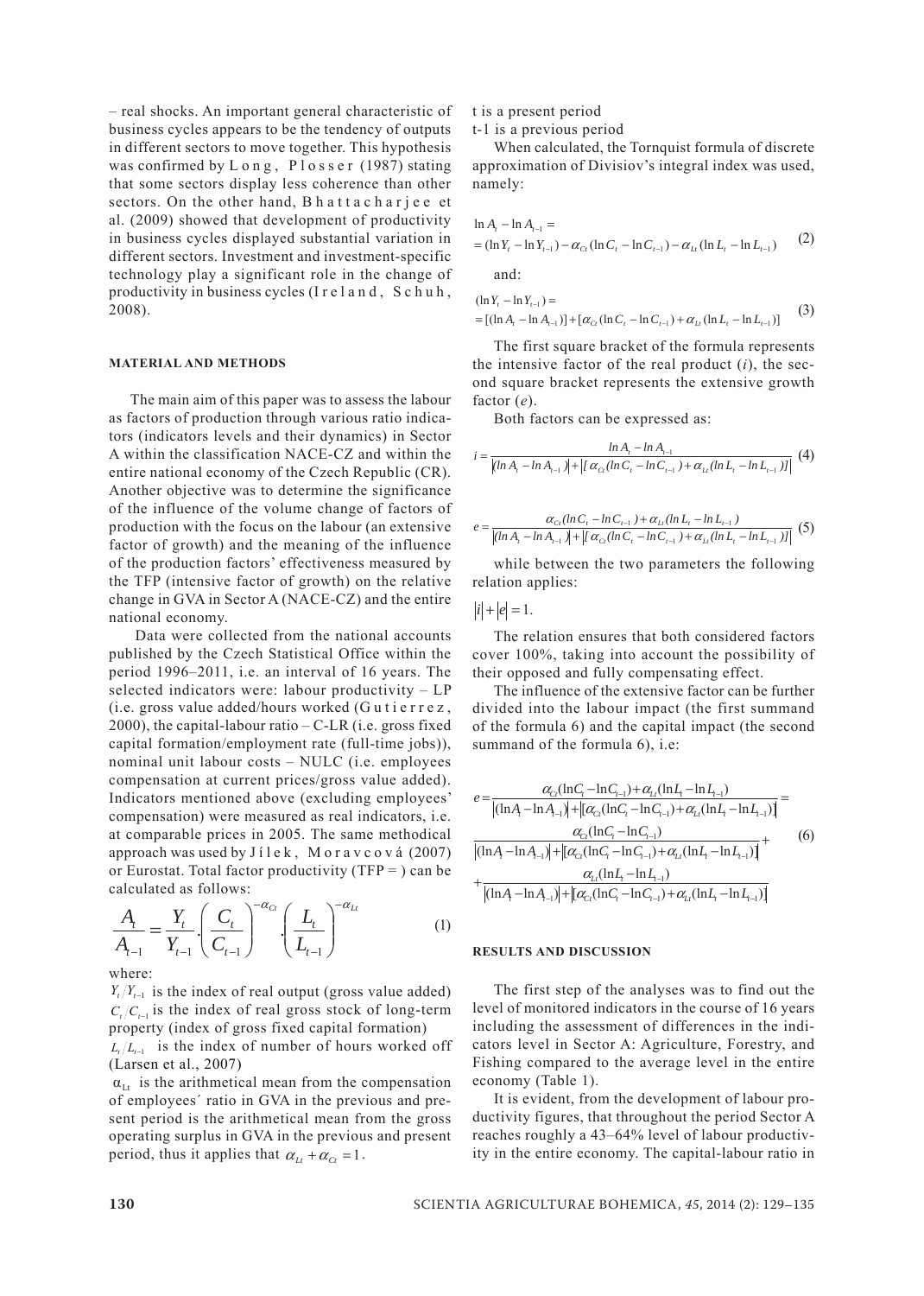| Year | Labour productivity (in CZK) |          | Capital labour ratio (in thousands |          | Nominal unit labour costs (in CZK) |          |
|------|------------------------------|----------|------------------------------------|----------|------------------------------------|----------|
|      | per worked hour)             |          | of CZK per employed person)        |          |                                    |          |
|      | CR                           | Sector A | <b>CR</b>                          | Sector A | CR                                 | Sector A |
| 1996 | 230.2                        | 111.4    | 136.9                              | 106.1    | 0.332                              | 0.543    |
| 1997 | 227.2                        | 109.5    | 128.7                              | 75.8     | 0.370                              | 0.616    |
| 1998 | 228.4                        | 112.0    | 129.2                              | 71.2     | 0.389                              | 0.612    |
| 1999 | 236.0                        | 125.0    | 129.3                              | 61.0     | 0.393                              | 0.554    |
| 2000 | 248.0                        | 126.4    | 139.0                              | 74.3     | 0.399                              | 0.558    |
| 2001 | 267.5                        | 131.4    | 145.3                              | 92.8     | 0.418                              | 0.575    |
| 2002 | 273.4                        | 146.8    | 149.0                              | 106.8    | 0.437                              | 0.563    |
| 2003 | 285.8                        | 162.0    | 151.9                              | 84.6     | 0.447                              | 0.522    |
| 2004 | 298.3                        | 176.6    | 156.8                              | 94.1     | 0.462                              | 0.498    |
| 2005 | 312.7                        | 197.5    | 163.5                              | 103.6    | 0.462                              | 0.469    |
| 2006 | 335.7                        | 190.5    | 172.3                              | 111.9    | 0.461                              | 0.522    |
| 2007 | 349.7                        | 157.9    | 191.3                              | 150.5    | 0.474                              | 0.689    |
| 2008 | 354.4                        | 164.6    | 194.4                              | 137.4    | 0.487                              | 0.672    |
| 2009 | 346.5                        | 221.3    | 177.2                              | 115.5    | 0.498                              | 0.500    |
| 2010 | 354.4                        | 166.7    | 179.0                              | 126.9    | 0.489                              | 0.642    |
| 2011 | 356.4                        | 154.5    | 175.6                              | 178.3    | 0.492                              | 0.685    |

Table 1. Development of indicators in the entire economy and in Sector A (NACE-CZ), Czech Republic (CR)

Source: own calculations based on the data of national accounts (in CZK)

Sector A had been below the average in the CR until 2004. Since joining the EU, the index shift has been obvious, thus Sector A has been gradually coming to the level of the national average and in the last reporting year, the value of the capital-labour ratio was even by 1.53% higher than the national average. The assessment using the nominal unit labour costs indicator is quite different. The value of the indicator in Sector A is above the national average in all of the years. At the beginning of the monitored interval it is by 60% higher, but at the end of this period the difference is not so significant. It is due to the fact that Sector A is one of more labour-intensive sectors (i.e. the costs of the labour form a significant proportion of the total costs in agriculture). In 2009 (known as the year of global crises), the indicator level of nominal unit labour costs (NULC) in Sector A was nearly identical to the average in the CR. This year was successful concerning agriculture, i.e. there was not a big fall recorded in GVA growth compared to GVA growth in other sectors, thus the level of nominal unit labour costs was lower compared to previous years.

## **The dynamics of indicators in relation to the real business cycle**

The next step of the analysis was to divide the 16 year period (1996–2011) into intervals corresponding to the various phases of the real business cycle. As an instrument, the dynamics of GVA in the CR was chosen, on the basis of which the following periods were identified (N o v o t n á, V o l e k, 2011):

1996–2000 and 2003–2006 – increasing GVA growth rates,

2000–2003 – relatively stable increases in GVA, 2006–2009 – declining increases in GVA, in 2009 falling into negative values,

2009–2011 – slow recovery of the increasing GVA growth rates.

Figs. 1 and 2 indicate the dynamics of the labour productivity in the context of other measured indicators in Sector A and in the entire CR. The dynamics of these indicators is measured through annual indices (the average growth rates in the intervals are not calculated because of expected different development in Sector A). Assuming the illustration of the average growth rate in the intervals mentioned above, it could lead to biased results. The purpose of this paper was to find out whether the fluctuations in GVA due to the real business cycle are in accordance with the fluctuations of monitored indicators in the CR and in Sector A.

In the intervals of increasing GVA growth rate in the CR (1996–2000 and 2003–2006), especially in 2003–2006, the dynamics of labour productivity was stable (annual growth rate was about 4.5%). At the same time the growth rate of the capital-labour ratio increased within this period. The nominal unit labour costs were rising slowly when compared with labour productivity, which positively affected the output of the economy. In Sector A (NACE-CZ), labour productivity growth fluctuated in this period. Since 2004, this sector has recorded a high growth rate of the capitallabour ratio (in 2004 the annual growth represented 11.1%). The reason for this situation is not only in the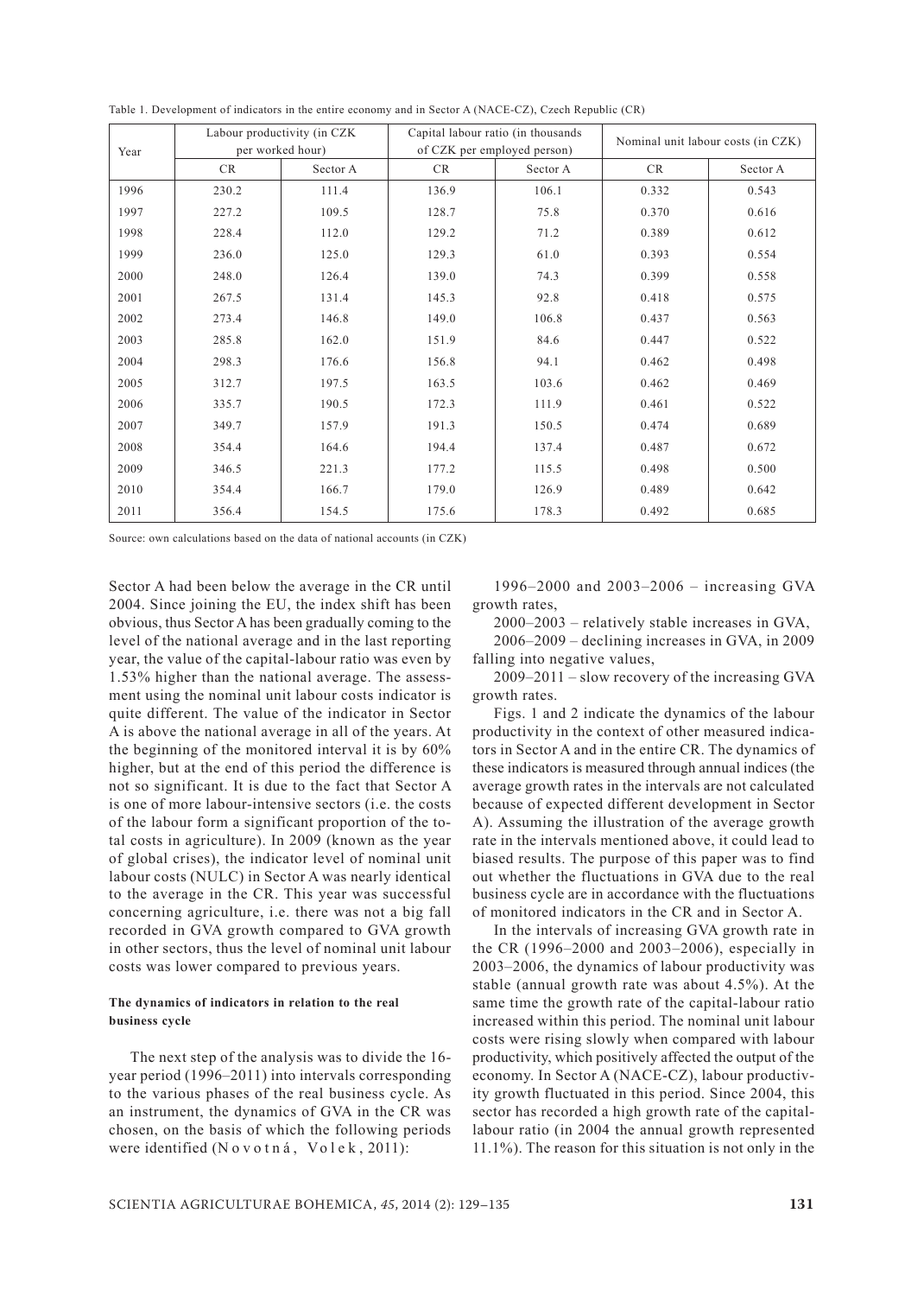positive development of the Czech economy, but the development of this indicator was also significantly influenced by the CR joining the European Union and therefore the change of subsidy policies in Sector A (NACE-CZ). This included investment activity support of agricultural enterprises which was even more evident in the following years. The nominal unit labour costs tended to decline.

In the period of stable growth and slightly increasing growth rate of GVA in the CR (2000–2003), the labour productivity growth rate in the CR differed from the development in Sector A. Capital-labour ratio was growing rapidly in Sector A (in 2001 – an increase of 24.8%, which could have been caused by the declining number of employees in agriculture). The growth rate of nominal unit labour costs in the CR in Sector A was lower (except for 2002 in the CR) than the growth rate of labour productivity (Fig. 2).

In the interval of reducing GVA growth rate (2006– 2009), the development of the indicators was different. This period was characterized by an average annual decline of labour productivity in the CR, of the capital-labour ratio, and of a stable growth rate of nominal unit labour costs. An example of a completely different development in Sector A can be observed in the acyclic development of this sector. The highest increase in labour productivity in Sector A could be monitored just during the greatest economy downfall, i.e. in 2009, when the growth rate of this index was 34.43%. The capital-labour ratio, as well the entire economy, were decreasing (decrease of about 16%), while the largest decrease could be observed in nominal unit labour costs (decrease by 25.52%). The results were explained above in the paper. In 2009–2011, all indicators monitored in the CR showed only minor changes. The situation was different again in Sector A, where the labour productivity index was below the index value 1 and labour productivity growth rate exceeded the nominal unit labour costs quite sig-

nificantly. Despite the unfavourable development of labour productivity, the investments in the long-term possession per employee increased and even in 2011, these investments increased by 40.47% compared to the previous year.

It is evident from Figs. 1 and 2, that the average growth rates of monitored indicators in Sector A are subject to much higher fluctuations than the average of monitored indicators in the CR. These fluctuations are not in accordance with the development of the average volume of indicators in the economy. However, from the dynamics of the monitored indicators it is obvious that Sector A (NACE-CZ) is subject to acyclic development. The other factors (non-market ones), which are not related to the development of the real business cycle, are the result of this situation.

## **Effectiveness of TFP factors in the context of the real business cycle**

For a more detailed analysis the indicator of overall efficiency of factors of production (TFP) was monitored (see Methods). From Fig. 3 it is clear again that indicators development shows significantly higher fluctuations in Sector A. From indicators development in the CR in relation to Fig. 4, it is possible to find out the following:

• if the value of TFP is higher than the GVA index (I GVA), then the extensive factor is negative (1997, 1998, 1999, 2009)

• if the value of TFP is less than the GVA index and at the same time I GVA  $\leq$  1, then the intensive factor is negative (2007).

In connection with the growth of GVA, there was an intention to elaborate on the analysis and to reveal the sources of growth with a focus on the influence of labour production factors. To determine whether GVA growth in particular phases of development is influenced by both intensive or extensive factors, or



Fig. 1. Annual growth rates of indicators (labour productivity, capitallabour ratio)

Source: own calculations based on the data of national account



Fig. 2. Annual growth rates of indicators (labour productivity, nominal unit labour costs)

Source: own calculations based on the data of national account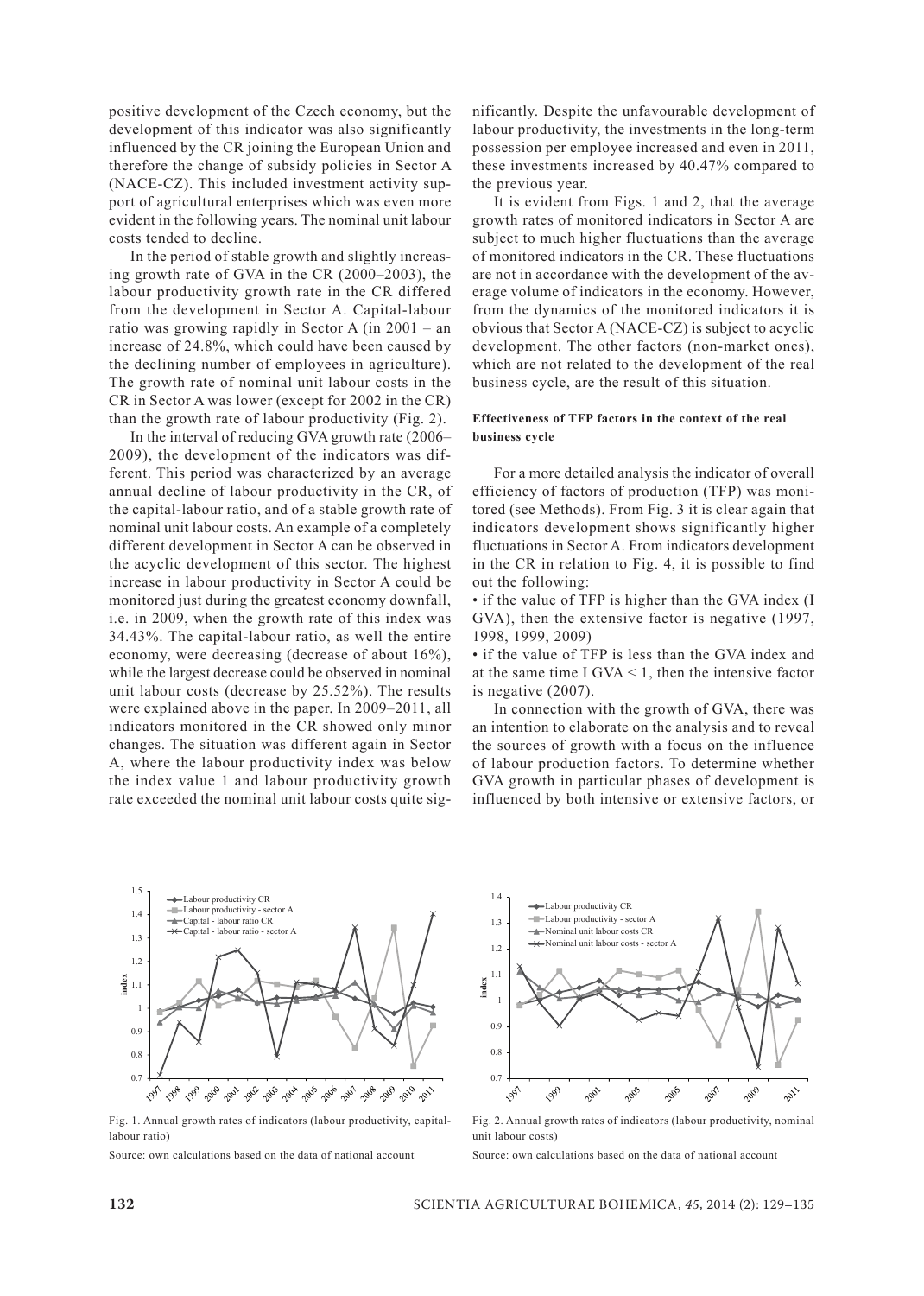

Fig. 3. Development of TFP and growth rates of GVA Source: own calculations based on the data of national accounts

whether one factor compensates the other factor, was the objective of this analysis. The extensive factor (i.e. increase or decrease in labour and capital) was then divided into the influence of the labour and capital as factors of production (Figs. 4 and 5). From the analysis of GVA changes in the entire economy (Fig. 4), it is possible to state the following:

• during the period of increasing GVA growth rates, the intensive factor has a significant influence

• during stable GVA growth, the extensive factor, namely the labour, whose influence in this period is relatively stable (the absolute value of this coefficient is about 0.83), is, for the most part, the source of the growth factor

• during the period of decreasing GVA growth rates, the source of GVA growth cannot be unequivocally determined. In 2009 it is obvious that both factors contributed significantly to the reduction in the GVA growth rate (GVA index  $\leq$  1 in 2009).



Fig. 4. Source of growth rates of gross value added in the Czech Republic\* Source: own calculations based on the data of national accounts \*Extensive factor (Labour + Capital) + Intensive factor = 1

The same, however, cannot be completely confirmed in Sector A (Fig. 5). For this sector the following applies:

• if TFP ( $I \frac{P}{A_0}$  $I\frac{A_1}{A_0}$ ) > I GVA, then the extensive factor is negative (1999, 2002, 2003, 2009), the same finding can be monitored for the whole economy

• if the TFP  $(I \frac{A_1}{A_0})$  < I GVA and at the same time 0 I GVA< 1, then not only the intensity factor is negative in the whole national economy, but the negative impact of the capital can be monitored as well (2001, 2006, 2007, 2010)

• since 2005, the intensity factor has had the predominant influence on GVA growth, whether acting positively or negatively.

#### **DiscuSsion**

The results show that the labour productivity in Sector A (Agriculture, Forestry and Fishing) within the reporting period amounted to a level of 43–64%, in comparison to other sectors in the CR. From the viewpoint of dynamics the situation is different. This indicator for the whole of the CR is developed in the context of the business cycle. In Sector A, it is clear that the dynamics of labour productivity is influenced by other factors. One of them can be investments aimed at Sector A (after the CR joining the EU) which can influence the development of the second monitored indicator – the capital-labour ratio. The productivity of these investments is not the main objective. At the same time the investments effect usually comes with a certain delay. This also implies the difference in the dynamics of the index labour productivity and the capital-labour ratio. In the national economy, the



Fig. 5. Source of growth rates of gross value added in Sector A (NACE-CZ)\* Source: own calculations based on the data of National accounts \*Extensive factor (Labour + Capital) + Intensive factor = 1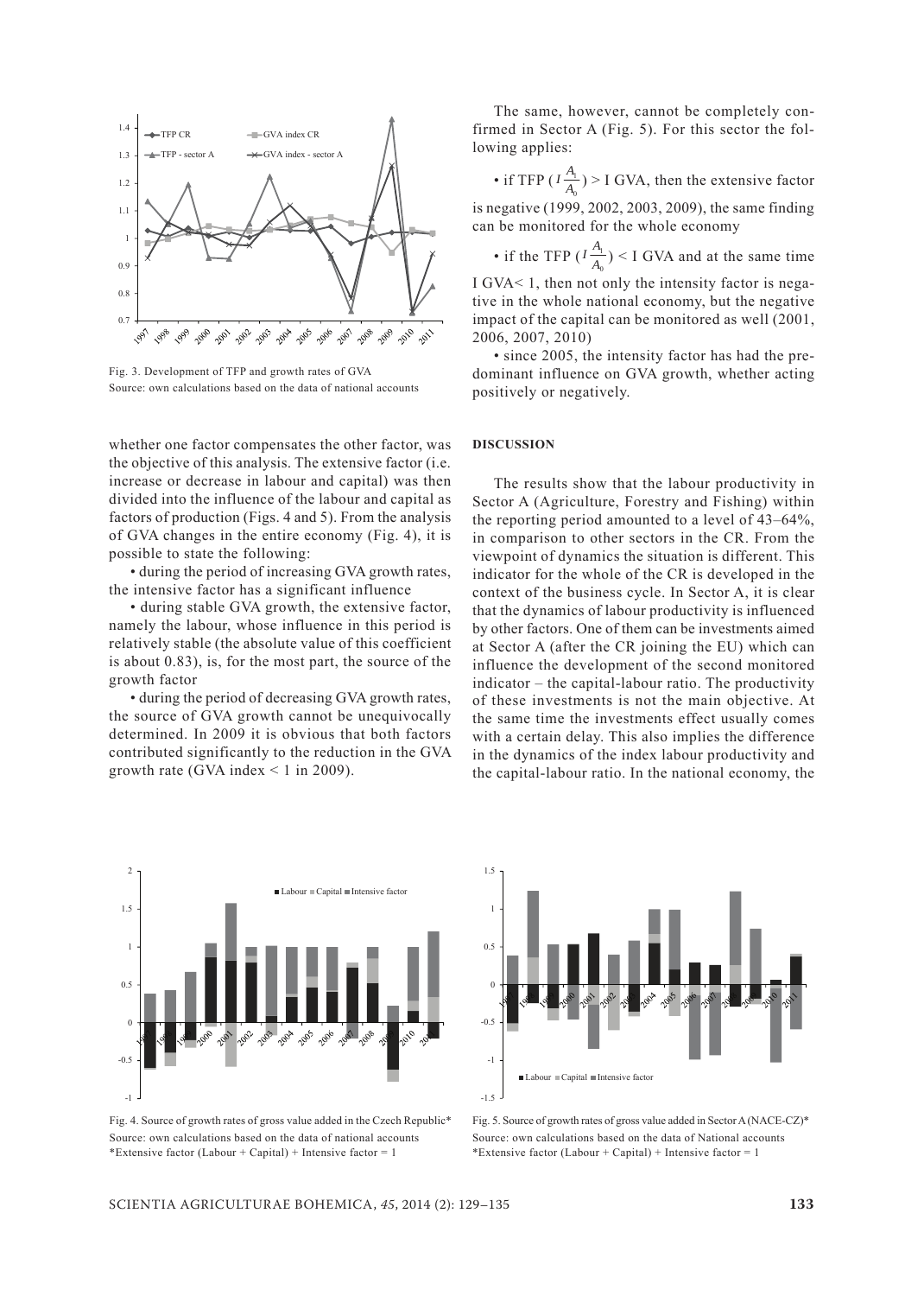relationships between the third monitored indicator nominal unit labour costs and labour productivity (in terms of increasing competitiveness the nominal unit labour costs index should be lower than labour productivity index), are achieved in a period of rising growth and in a period of steady GVA growth. Therefore the connection with the real business cycle is obvious. In Sector A the mutual relationship of these indicators is influenced by both non-market factors (climate effects) or market factors (e.g. the exercise price, the price of inputs…). Generally, the opinion can be expressed that in Sector A the monitored indicators are subject to significantly higher fluctuations in the CR and these fluctuations are not in compliance with the development of the average indicators in the economy. The dynamics of the monitored indicators indicates that this sector of the national economy exhibits acyclic development.  $D a - R o c h a$ ,  $R e s t u c c i a (2006)$ found the similar conclusion in the development output and employment in agriculture (main part of sector A). They found that agriculture has certain distinctive features over the business cycle: output and employment in agriculture are more volatile than and not positively correlated with output and employment in the rest of the economy.

Factors arising from both the internal or external environment, in which the changes of the latter have only a gradual impact  $(P \text{etric k}, Z \text{ier}, 2012)$ , are the results of this situation. Non-market factors which are not in connection with the real business cycle, particularly climate effects and non-productive investment orientation, can be classified as the main reasons. On the other hand, market factors such as the trade of agricultural goods, may also play a certain role (R e s t u c c i a et al., 2008).

In terms of identifying the main sources of GVA growth, the impact of intensive or extensive factors was analyzed. The extensive factor (i.e. increase or decrease in labour and capital) was divided into the influence of the labour and capital. The analysis conducted showed the following conclusions: if the total factor productivity is higher than the GVA index, then the extensive factor is negative. On the other hand, if the total factor productivity is lower than the GVA index, while the value of the TFP is lower than one, then the intensity factor is negative, but in Sector A, the influence of the capital is negative as well. In Sector A, since 2005, the intensity factor has had the dominant influence on GVA growth whether acting positively or negatively and large fluctuations are obvious. The volatility and often negative impact of intensive factor can be explained by investment activity that is influenced by the Common Agricultural Policy (CAP). This policy is not focused on increasing production, but to improve product quality and production conditions. A similar conclusion found Mary (2013) in French farms.

## **Conclusion**

The present paper focused primarily on identifying the importance of labour factor productivity in the context of GVA growth in Sector A, which is the main part of the primary sector of the economy. It was found that the importance of labour for the growth of gross value added in the monitored sector is not constant, but significantly changing partly in relation to a business cycle. On the other hand, the importance of other sources of growth (total factor productivity and factor of production capital) is acyclic and affected by other impacts.

### **REFERENCES**

- Bhattacharjee A, de Castro E, Jensen-Butler C (2009): Regional variation in productivity: a study of the Danish economy. Journal of Productivity Analysis, 31, 195–212. doi: 10.1007/ s11123-008-0128-0.
- Da-Rocha JM, Restuccia D (2006): The role of agriculture in aggregate business cycles. Review of Economic Dynamics, 9, 455–482. doi: 10.1016/j.red.2005.12.002.
- Guest R (2011): Population ageing, capital intensity and labour productivity. Pacific Economic Review, 16, 371–388. doi: 10.1111/j.1468-0106.2011.00553.x.
- Gutierrez L (2000): Convergence in US and EU agriculture. European Review of Agricultural Economics, 27, 187–206. doi: 10.1093/erae/27.2.187.
- Hájek M, Mihola J (2009): Analysis of total factor productivity contribution to economic growth of the Czech Republic. Politická ekonomie, 57, 740–753.
- Ireland PN, Schuh S (2008): Productivity and US macroeconomic performance: interpreting the past and predicting the future with a two-sector real business cycle model. Review of Economic Dynamics, 11, 473–492. doi: 10.1016/j. red.2007.10.001.
- Jílek J, Moravcová J (2007): Ekonomické a sociální indicatory (Economic and social indicators). 1. Ed. FUTURA, Prague.
- Johnston A (2011): The economic performance of UK cities, 1995–2005: driven by knowledge-based sectors or consumption-based sectors? European Planning Studies, 19, 2095–2108. doi: 10.1080/09654313.2011.633821.
- Kydland FE, Prescott EC (1982): Time to build and aggregate fluctuations. Econometrica, 50, 1345–1370. doi: 10.2307/1913386.
- Larsen J, Neiss K, Shortall F (2007): Factor utilization and adjusted productivity estimates for the UK. Oxford Bulletin of Economics and Statistics, 69, 245–269. doi: 10.1111/j.1468- 0084.2006.00442.x.
- Long JB, Plosser CI (1987): Sectoral vs. aggregate shocks in the business cycle. American Economic Review, 77, 333–336.
- Mary S (2013): Assessing the impacts of pillar 1 and 2 subsidies on TFP in French crop farms. Journal of Ag-